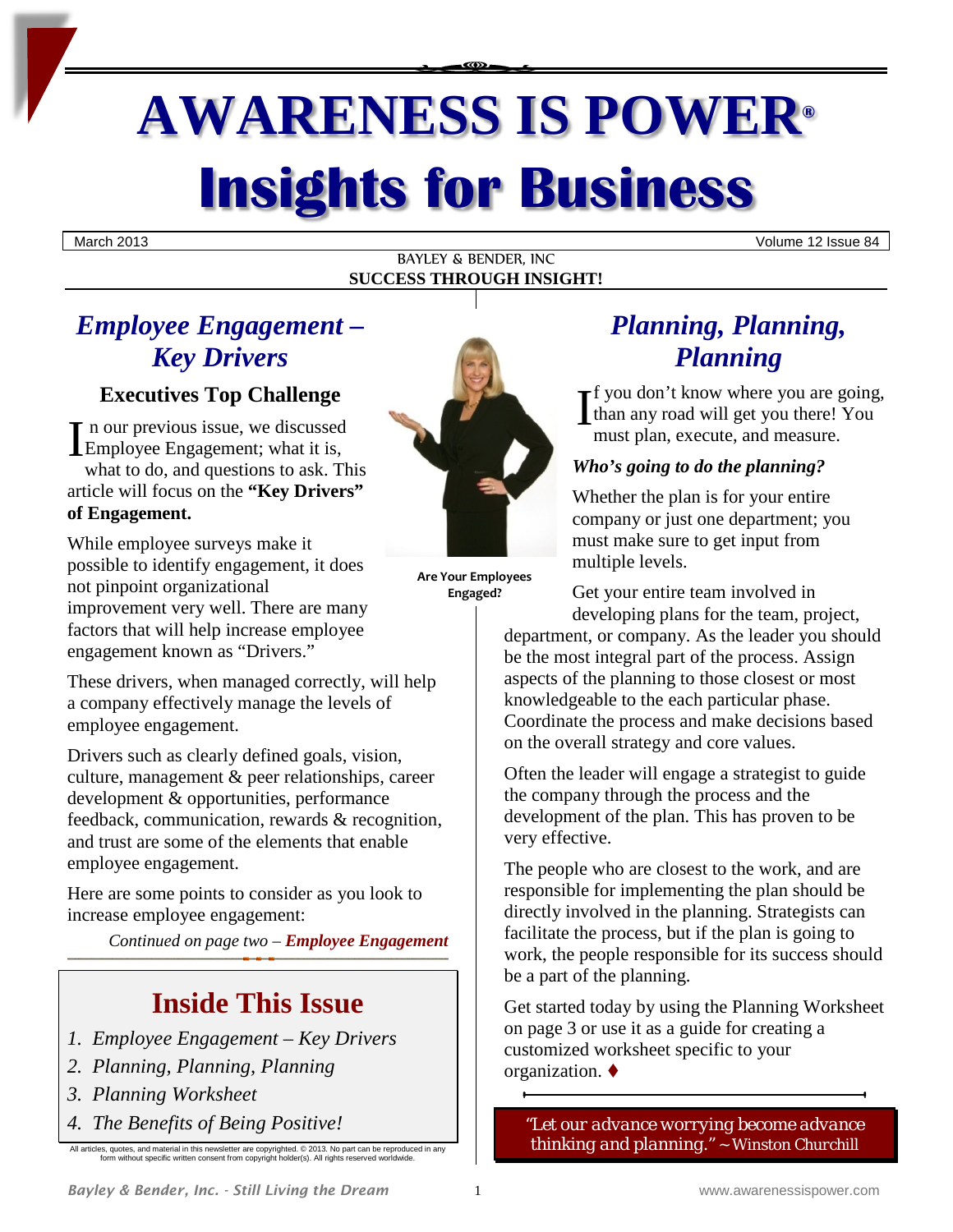#### *Continued from page one – Employee Engagement*

**Organizational Goals & Vision** – Everyone within the company needs to know the overall vision, direction, and their part in achieving that direction. Make sure everyone has specific, measurable, attainable, realistic, & time targeted

goals that are congruent with the company goals. This is a must for successful companies.

**Job Clarity** – Employees must know what is expected of them and to have the tools necessary to do their jobs. When employees don't know exactly what is expected or have the basic

materials / tools needed to complete the job, resentment or boredom kicks in and they may lose the focus on how to help the company succeed. It is important to give employees everything they need in order to be successful.

**Job Perception Of Importance** – Employees must know & perceive the importance of their job. This is vital to their overall attitude, loyalty, and customer service. This may be the most important factor of all.

#### **Career Improvement Opportunities** –

Employees should be given opportunities to better themselves through training & advancement. Provide support, direction, and growth opportunities to the employee looking to better themselves.

**Ongoing Feedback** – Many companies really fail here. Feedback is a key driver to let employees know how they are doing. If they are doing a good job, tell them! Say "Thank You" when you catch them doing something right. Many times companies that have a bonus structure think that by giving them a check, it is enough. Often times what an employee really wants is to hear "Thank you for doing a great job." I am not stating that bonuses for a job well done should be discontinued: I am saying that it is not the sole driver. Just ask your employees.

**Excellent Working Relationships With Superiors, Peers, & Subordinates** – Top performers have great relationships with their managers, staff, & peers.

*Continued on next column –*

If they have a bad relationship with their boss, then no amount of incentives will keep them performing at the highest levels.

**Effective Communication** – Often poor communication leads to lack of trust,

> disengagement, and internal destruction starts to occur. Employees that perceive poor communication do not have a clear description of "what's going on." When that happens, it may cause a sense of doubt, poor performance, and you will no longer have an engaged employee. Keep everyone in the

loop and focused on goals, achievement, and success.

**Integrity, Ethics, & Values** – A core set of values should be understood by the entire staff. This set

of values will help in the decision making process when challenges or problems arise. When these are clearly defined, everyone will come up

*Employees that are engaged are top performers and should be rewarded. Incentives for a job well done have proven to boost morale and increase engagement.*



with the same answer / solution to any given situation. Everyone must "walk the talk" from top to bottom. This is the most important driver of them all.

**Reward Engagement** – Employees that are engaged are top performers and should be rewarded. Incentives for a job well done have proven to boost morale and increase engagement. Put a program in place that works within your industry and communicate it to everyone. But you must follow up on this program or it will become very destructive and counterproductive.

There are many aspects to employee engagement and we hope this list will help you to enhance engagement within your company.

> *Need help? Contact us today for more information.*

~ Written for us by our associate Gary Sorrell, Sorrell Associates, LLC Copyright protected worldwide. All rights reserved. ©2013

*"Tell me, I will forget. Show me, I may remember. Involve me, I will understand." ~ Chinese Proverb*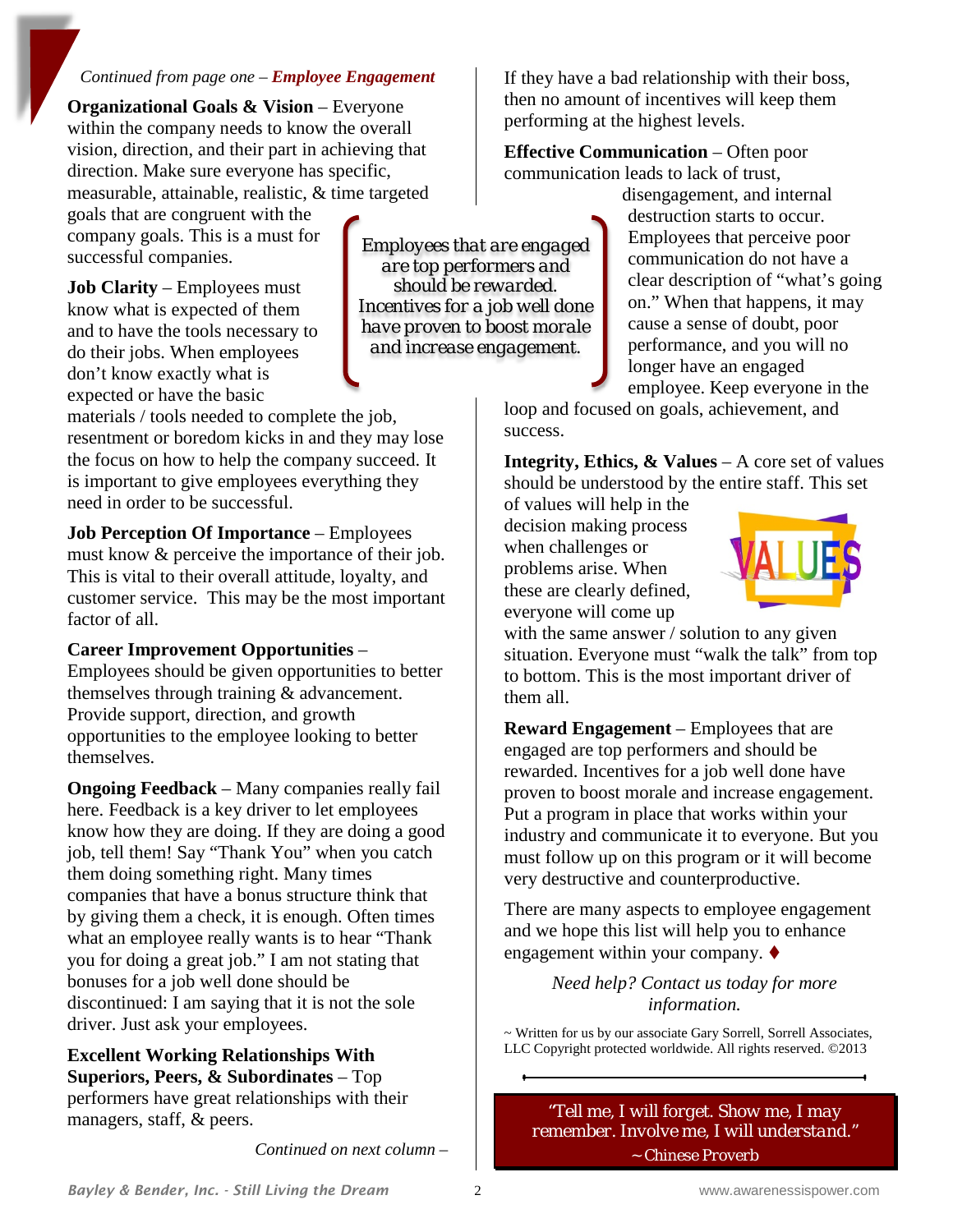|  | Cut out and start planning today! |  |  |  |
|--|-----------------------------------|--|--|--|
|  |                                   |  |  |  |

### **Planning Worksheet**

Objective:

Target date: National Contract of the Contract of the Contract of the Contract of the Contract of the Contract of the Contract of the Contract of the Contract of the Contract of the Contract of the Contract of the Contract

Specific Steps to be taken: (What needs to be done?) Frequency? Daily, weekly, monthly, etc...

Timing/Deadlines: (If required) [19] Timing/Deadlines: (If required)

Obstacles that prevent you from accomplishing the objective:

Solutions for each obstacle: Notified a manufacturer of the state of the state of the state of the state of the

**Follow up:** The contract of the contract of the contract of the contract of the contract of the contract of the

# *Positive Thinking Produces Positive Results*

\_\_\_\_\_\_\_\_\_\_\_\_\_\_\_\_\_\_\_\_\_\_\_\_\_\_\_\_\_\_\_\_\_\_\_\_

**Tust as someone can affect your attitude, you can influence your** Just as someone can affect your attitude, you can influence your<br>attitude as well as the attitudes of those around you. How? With affirmations! An affirmation is telling yourself that '*you can'* instead of '*you can't'*. An affirmations is a positive statement which describes the '*you'* you want to become.

Affirmations should have the following criteria:

- 1) Affirmations should be positive
- 2) Affirmations should be statements in the first person, present tense
- 3) Affirmations should be related to your goals
- 4) Affirmations should be within the realm of possibility (realistic)  $\blacklozenge$



## **Traits of a Successful Leader**

Are you an effective leader? Look at the traits below and rate yourself in each area. This will give you an idea of your strengths and weaknesses to help you focus on becoming an even better leader.

**Leaders are grounded.** They know who they are and where they are going. They set the direction and pace for the organization and lead by example.

**World class leaders are reliable, trustworthy, genuine, real and positive.** They make everyone feel that they are an important part of the organization and create an exciting environment.

**Leaders are visionaries.** Leaders provide the vision, values, and strategies to transform their organizations to higher levels of sustained success. They take the organization to where it has not been. They set the example, establish the environment, and implement the processes for everyone in the organization to adhere to the same standards.

**Successful leaders have personal and professional values which govern their behavior.** They lead by values. Values give them the foundation to make important decisions to keep the organization moving in the right direction.  $\blacklozenge$